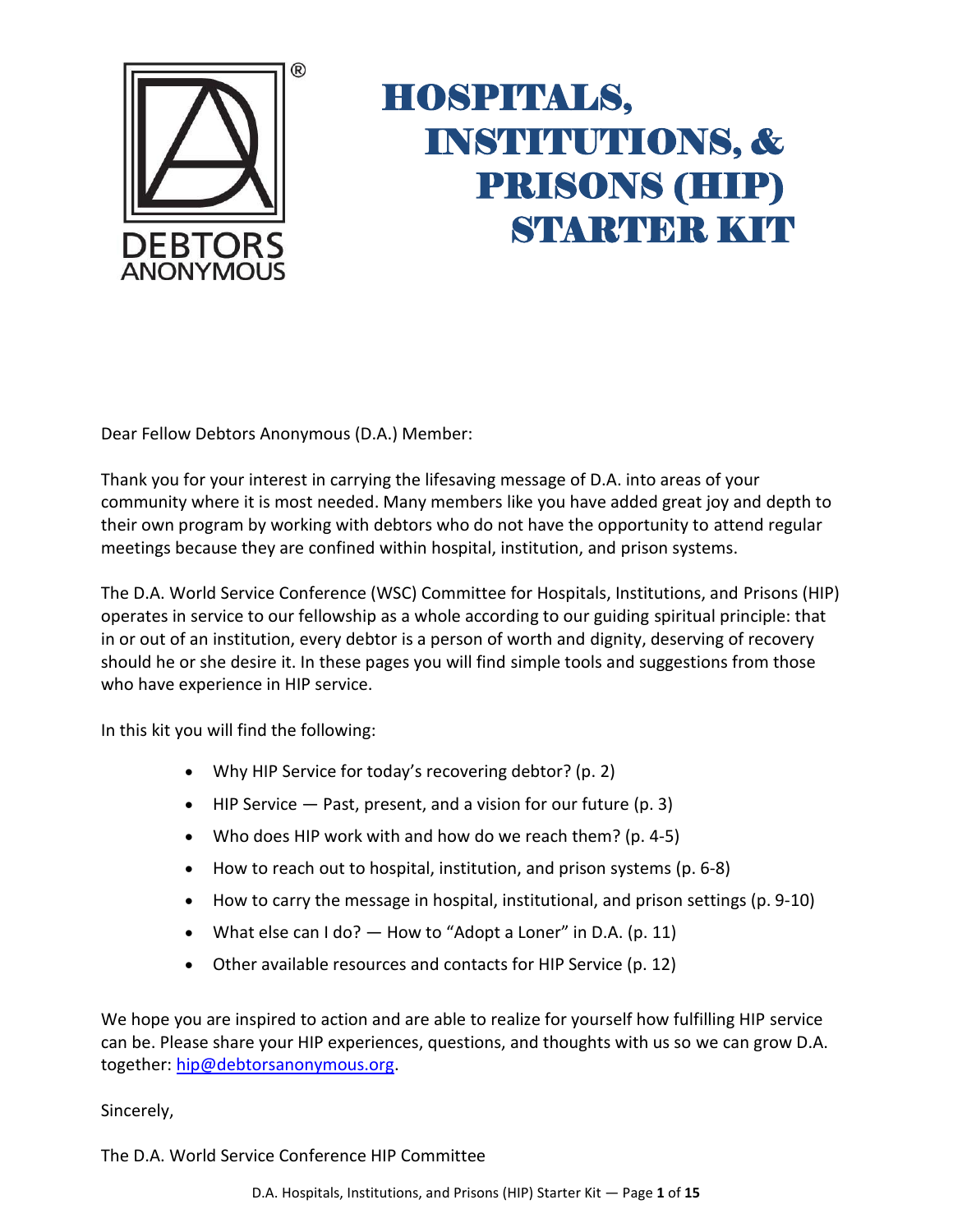

### **Why HIP Service for today's recovering debtor?**

#### **We Draw From the Experience of Members**

It is not uncommon for compulsive debtors to find themselves in medical and/or legal situations which cause them to require institutional help. Chronic or unexpected illness—whether it be addiction, physical, or mental illness—has saddled many with crippling debt. Compulsive debting has led some to face criminal problems. A large number of us, but for the grace of God, have narrowly escaped being caught, convicted, sentenced to prison, or placed in a mental health facility, although our actions may have warranted it. Many others have not been so fortunate.

Holding D.A. meetings, sharing information, and sponsoring other debtors—where they are—is one of the most important and satisfying ways of keeping ourselves free from new unsecured debt. In order to best serve the specific population of debtors who may only be reachable within institutional systems, we draw from members who have done HIP service before us and cooperate with other D.A. World Service Conference (WSC) Committees and Caucuses like the Public Information (PI) Committee; Diversity, Intergroup, and International Caucuses.

Traditionally, HIP service has been focused on the debtor confined to a locked facility, but in 2015 the WSC HIP Committee amended its mission to reflect the wider purpose of reaching debtors before, during, and after institutional confinement. Our new WSC HIP mission statement reads:

**"The Hospitals, Institutions, and Prisons (HIP) Committee carries the message of D.A. to the debtor who still suffers within hospital, institution, and prison systems."**

Opportunities for HIP service include reaching out to professionals and administrative staff, forming local committees, organizing volunteers from regional D.A. groups to speak on panels, holding meetings, and conducting workshops for debtors in institutional systems. The WSC HIP Committee works together to develop these opportunities and to document and share best practices with the D.A. Fellowship.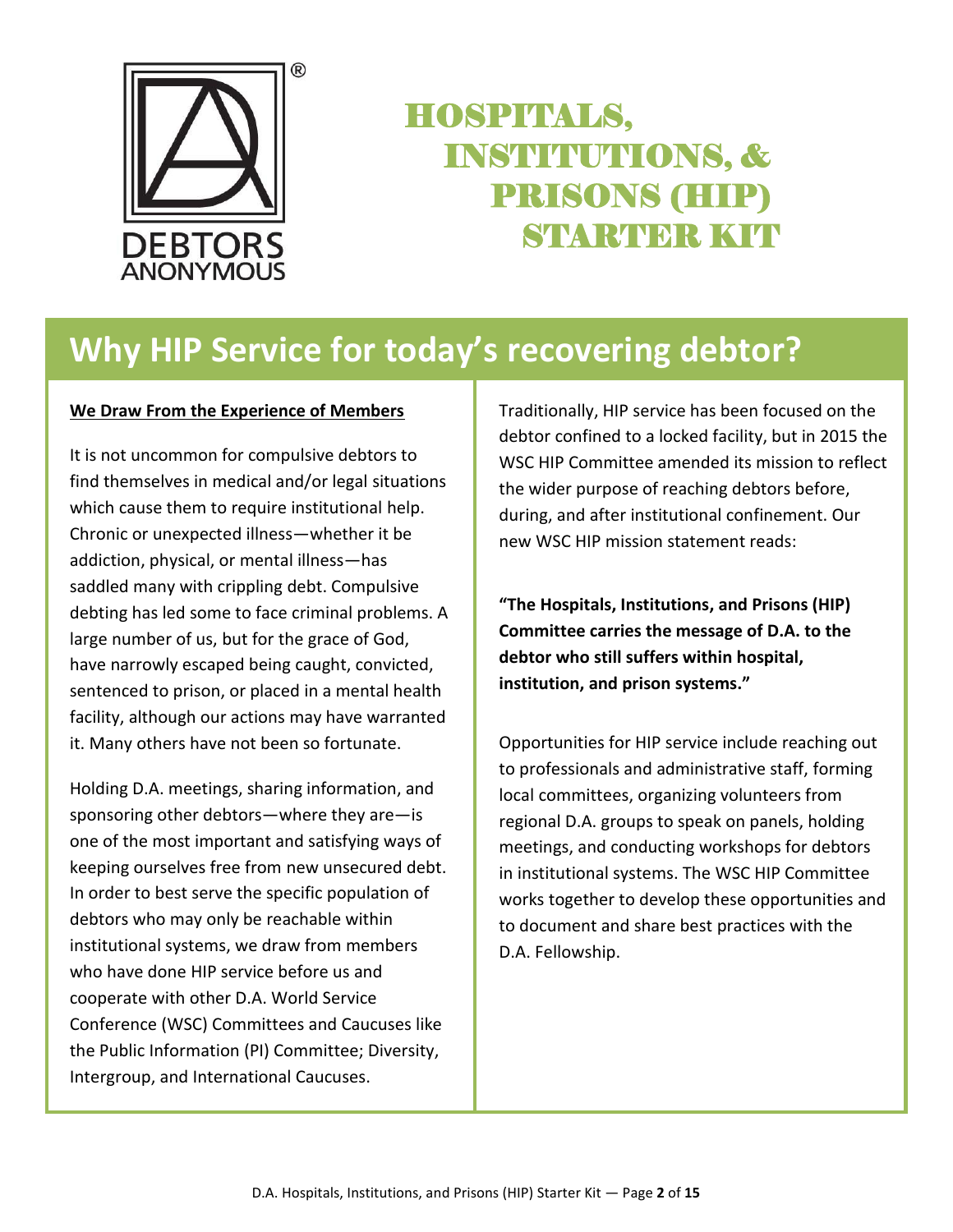

# **HIP Service—Past, present, and a vision for our future**

D.A. members and trusted servants interested in HIP service have carried the message by organizing regional groups in the USA for example, workshops, presentations, and/or panels in Los Angeles (L.A. Sheriff's Department; Men's Central Jail and detention centers; social services and mental health agencies), Seattle (Public Defenders Office; work release programs for inmates exiting the prison system; homeless shelters), Chicago (social services agencies), and beyond.

The work of the WSC HIP Committee in recent years has included developing a protocol for outreach and follow up, conducting HIP training calls for the D.A. fellowship, organizing meetings in halfway houses, and distributing program literature such as *A Currency of Hope* to several inmate libraries in the United States.

However, the need for D.A. recovery in hospital, institution, and prison systems still far outweighs the number of programs in place. By increasing the awareness of HIP within the fellowship and encouraging members to organize at the regional level, especially in underserved areas, the WSC HIP Committee looks forward to fostering wide-scale growth of HIP service in D.A.

It is our vision that the message of D.A. be readily accessible to debtors in hospitals, public institutions, correctional facilities, and youth offenders institutions all over the world. We look forward to D.A. recovery becoming as widely known and practiced as other Fellowships within these systems. To that end, the WSC HIP Committee would like to assist every Intergroup in creating their own HIP Committees and HIP Chairperson positions.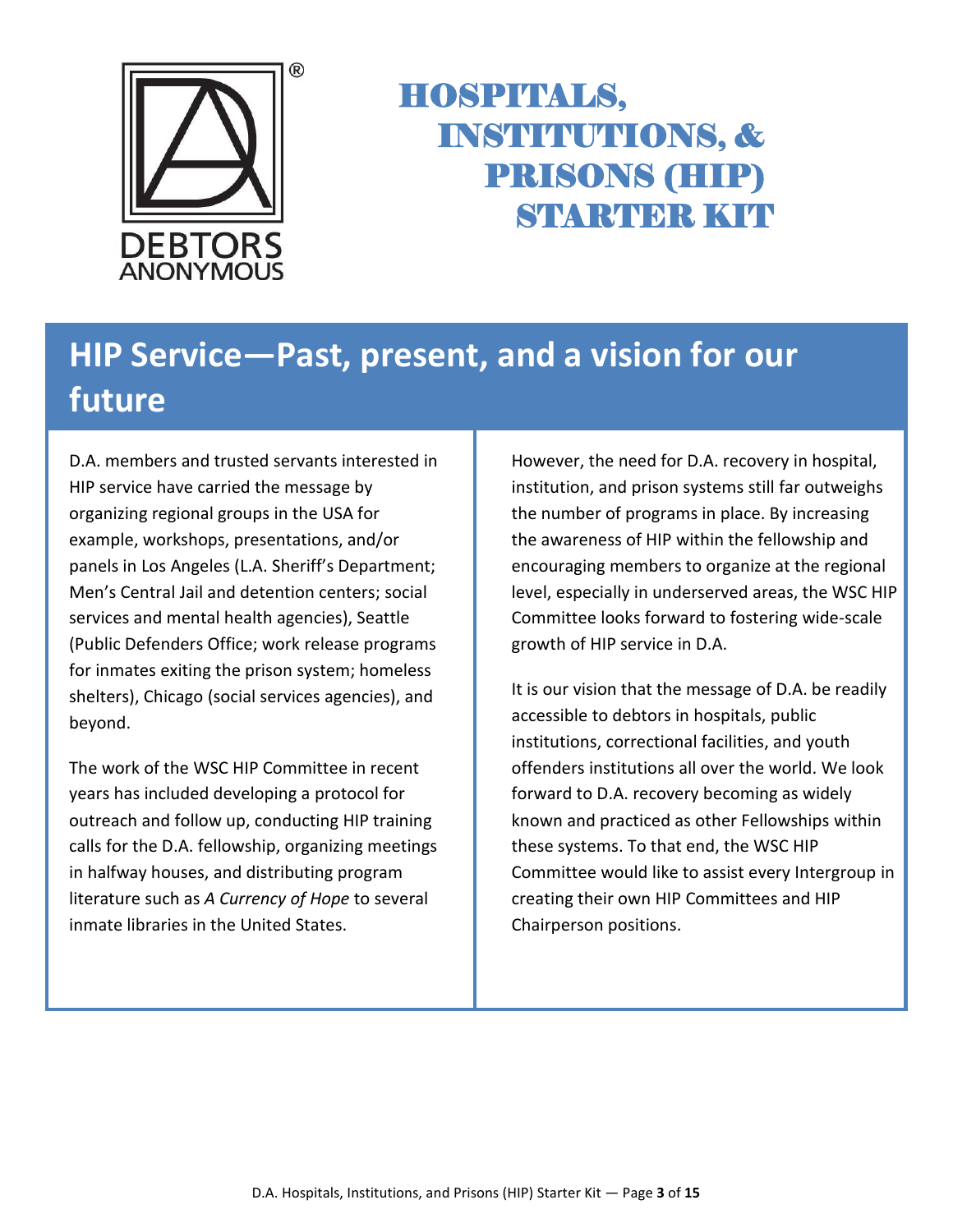

### **Who does HIP work with?**

**The D.A. Fellowship** — In order to reach debtors in HIP systems, we educate, empower, and support D.A. members around performing HIP service.

Service work in HIP is a specialized type of Public Information (PI) work. The difference between HIP service and general PI work is that HIP carries the message of D.A. into systems that often require special access. Hospital, institution, and prison environments have additional considerations that most often require special clearances or permissions. Who, then, are we looking for to gain that entry? To answer this question, the WSC HIP Committee focuses on three recipients of service:

**Helping Professionals** — We encourage D.A. members to reach out to professionals who work within HIP systems, providing information, and inviting them to collaborate with us in making D.A. available to their clients. Often we have found that the helping professionals themselves take interest and benefit from the message of D.A. Potential advocates for D.A. within HIP systems include:

*Doctors Case managers Program staff Counselors Social workers Chaplaina and ministers Student Financial Aid offices*

*Healthcare centers Administrators Bankruptcy judges Parole officers Crominal attorneys Medical billing advocates U.S. Federal and state public defenders Student Federal Aid offices*

*Debtors — Ultimately, we seek face-to-face interaction with the still-suffering debtor in hospital, institution, and prison systems. Below are some of the places that fall under the service oversight of D.A.'s HIP Committee; these lists are meant as neither comprehensive nor limiting.*

*Hospital systems include: treatment centers, long-term care hospitals, in-patient mental health facilities, assisted living facilities, Veteran's Administration healthcare centers, and advocacy programs.*

Healthcare workers Program directors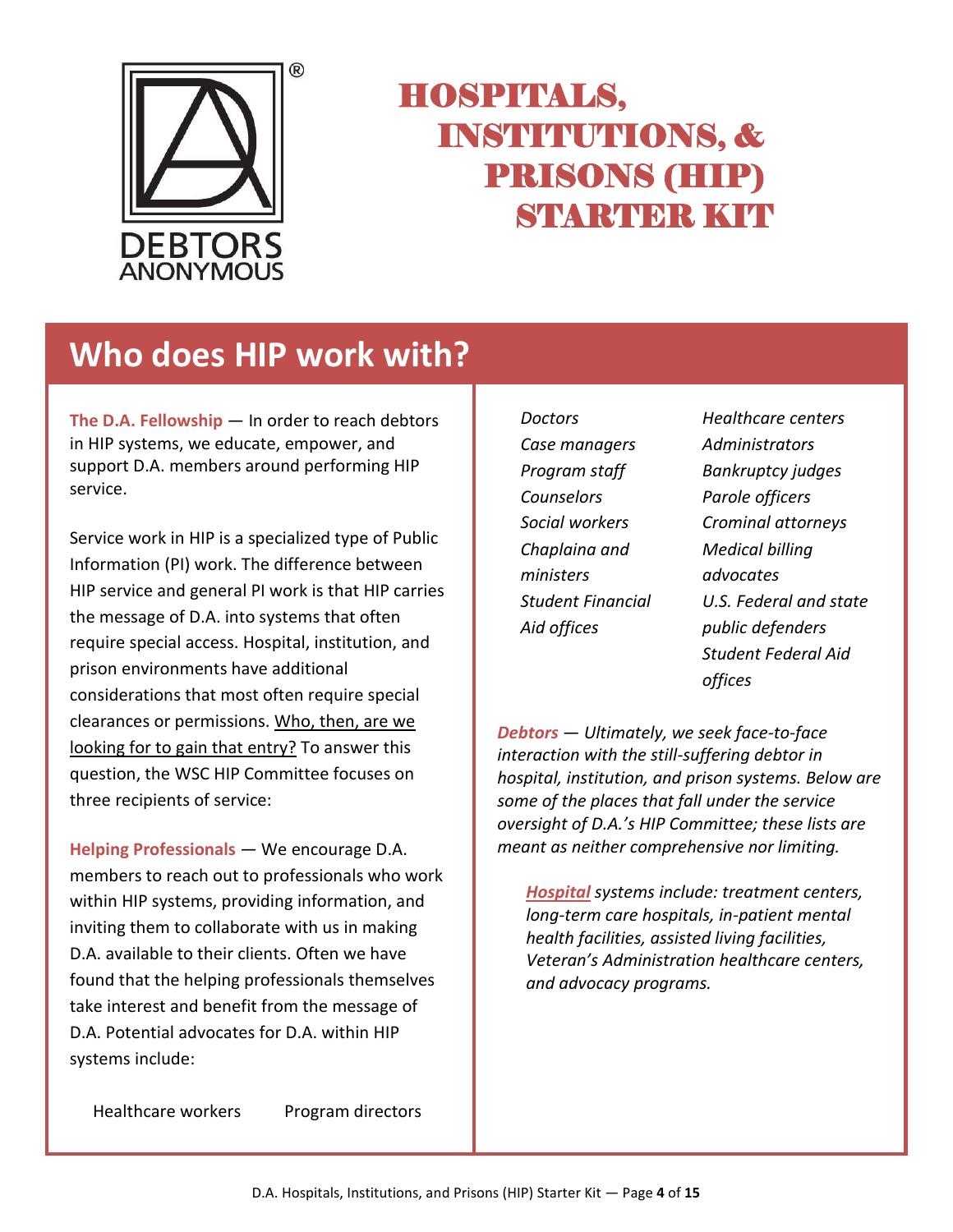

#### **Who does HIP work with?–continued**

*Institution systems include: homeless shelters, bankruptcy courts, legal aid societies, financial aid offices, housing authorities, welfare offices, women's shelters, and recovery houses. In the UK, Job Centres, Citizen's Advice Beareax, and Law Centres.*

*Prison systems include: correctional facilities, detention centers, criminal courts, halfway houses, work-release, and transitional programs.*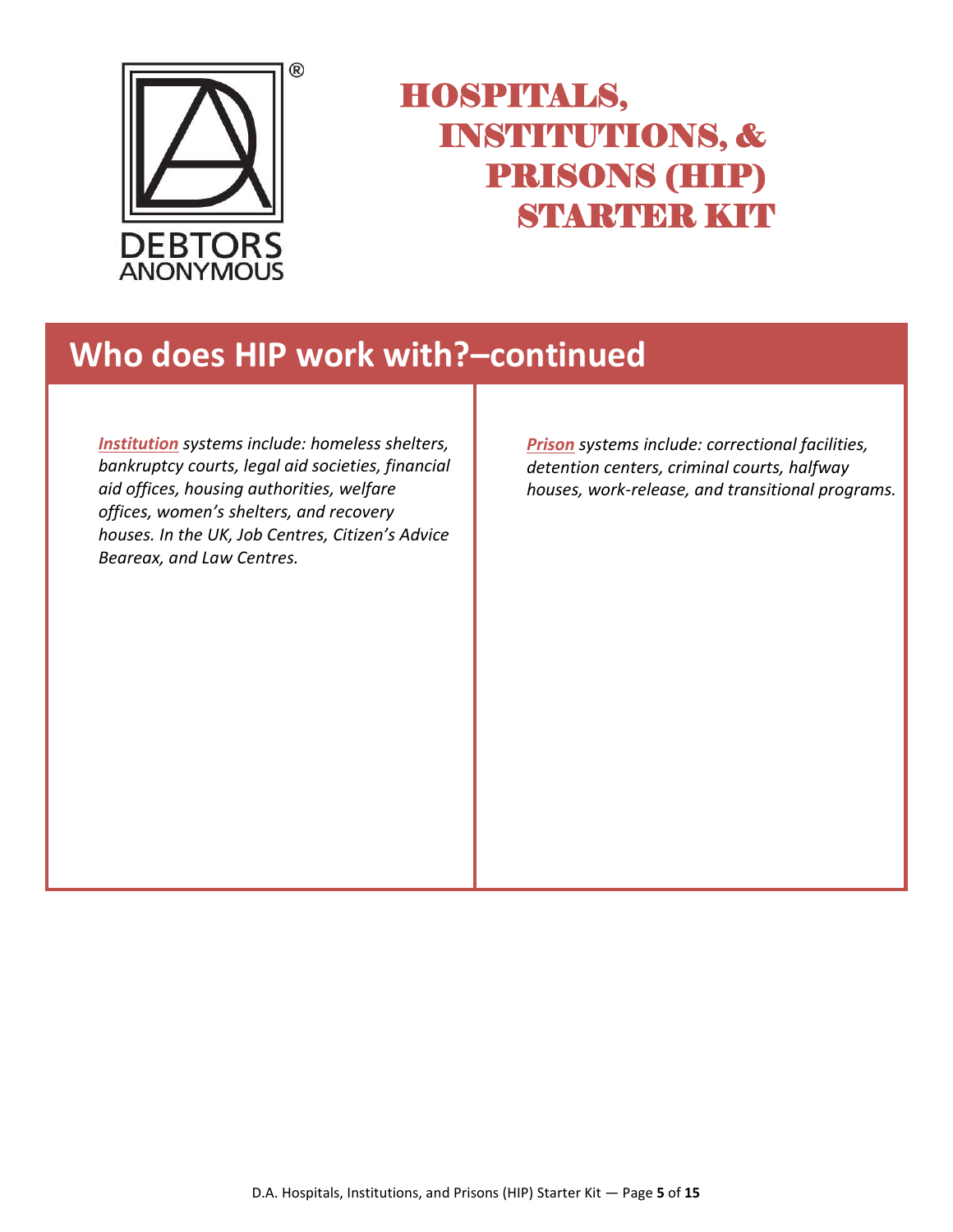

# **How does HIP find helping professionals to work with?**

The list of search terms below have been prepared to simplify and support local, regional, national, and international outreach by D.A. HIP participants and trusted servants:

Bankruptcy attorneys Hospital systems Bankruptcy courts Prisons, federal Bankruptcy judges Prisons, state

Criminal attorneys Substance abuse and mental health services

In the USA for example, these terms have been productive in finding relevant organizations and professionals for D.A. HIP Service. Simply go to your favorite search engine, type in one of the listed search terms, followed by the name of your city or the city in which you want to participate in HIP activities, and press enter. Alternately, you may search by zip code, or city and neighborhood, or by telephone area code. The search opportunities are nearly unlimited.

When reviewing search results, look for organizations which might welcome the carrying of the D.A. message—as a speaker presentation, via workshops or panels, or cooperative work with professionals—to their constituents. Although you may have to make many phone calls before you find a receptive person, share your frustrations with your fellows but don't give up.. There are countless relevant organizations and professionals who would welcome D.A.'s assistance in breaking their charges' or clients' compulsion to debt.

If you stumble upon a national organization which appears open to the D.A. message and service, please be sure to let us know via [hip@debtorsanonymous.org.](mailto:hip@debtorsanonymous.org)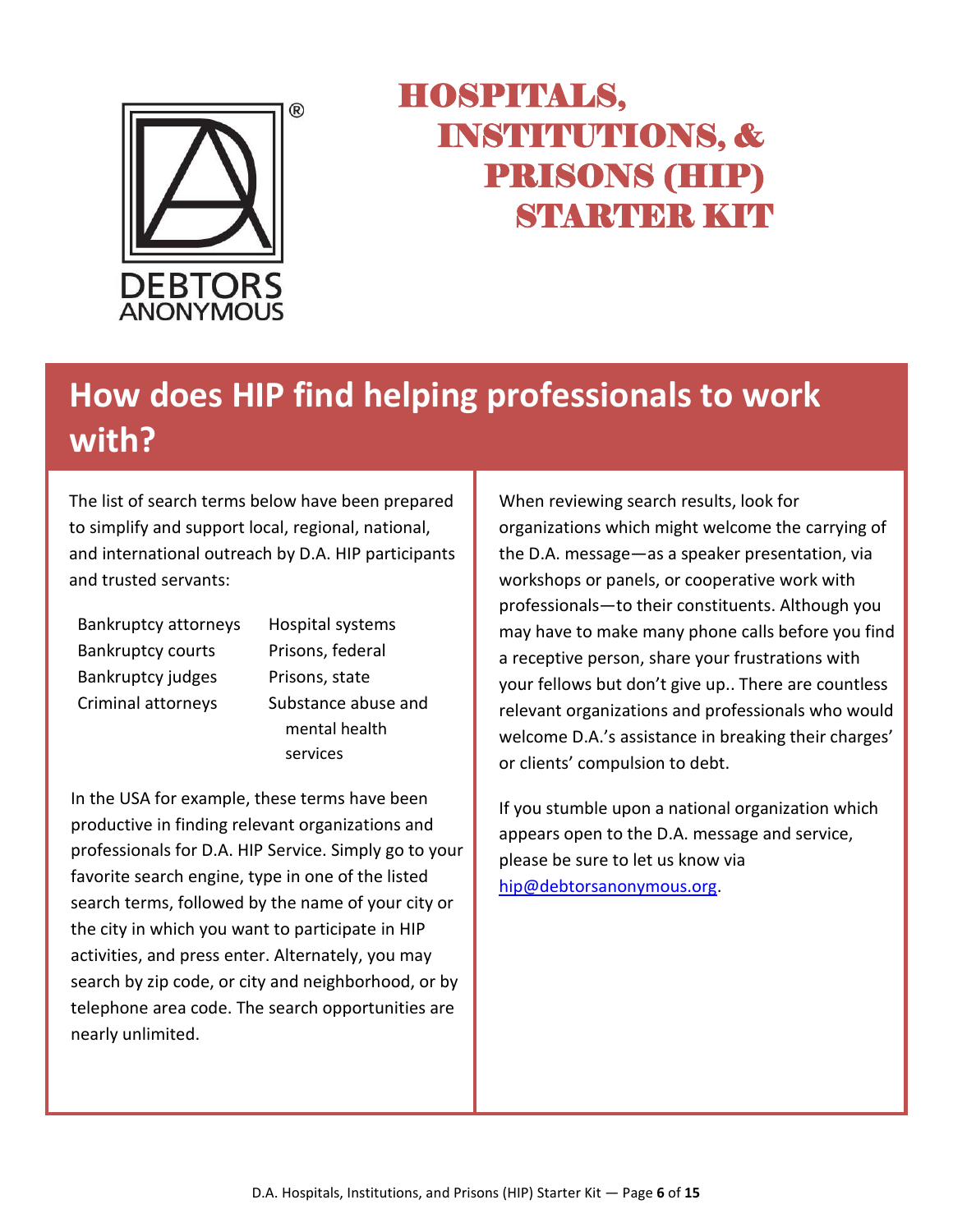

#### **How to reach out to HIP systems**

Experience has shown that the best way to reach a still suffering debtor in a hospital, institution, or prison is through an existing contact. A background check may be required for some facilities. If you do not have a person or people already in mind to reach out to, you can become familiar with the institutions in your area by using the online search resources provided on the previous page of this starter kit.

Because hospitals, institutions, and prisons do not allow unauthorized visitors to enter facilities, the first step is to establish contact with administrators. Begin by identifying the person in charge of facility programs and activities. You can use the sample telephone presentations— "Getting Past the Gatekeeper" and "Getting 10 Minutes with the Professional"—on the next page.

Do not be discouraged if it takes one or many follow up calls to reach the right person. Once a HIP-related professional has expressed some interest, you can send or drop off some D.A. literature.

Free downloadable resources are available at: **http://debtorsanonymous.org/gettingstarted/free-literature/**.

If you are sending an email, you may choose to link to the D.A. website directly. The page for helping professionals may be particularly useful: **http://debtorsanonymous.org/about-da/forhelping-professionals/**.

If possible, you can arrange an informational presentation to the facility's staff for the purpose of explaining what D.A. is and is not. Suggestions for leading a presentation, meeting, and/or panel are available on later pages in this kit.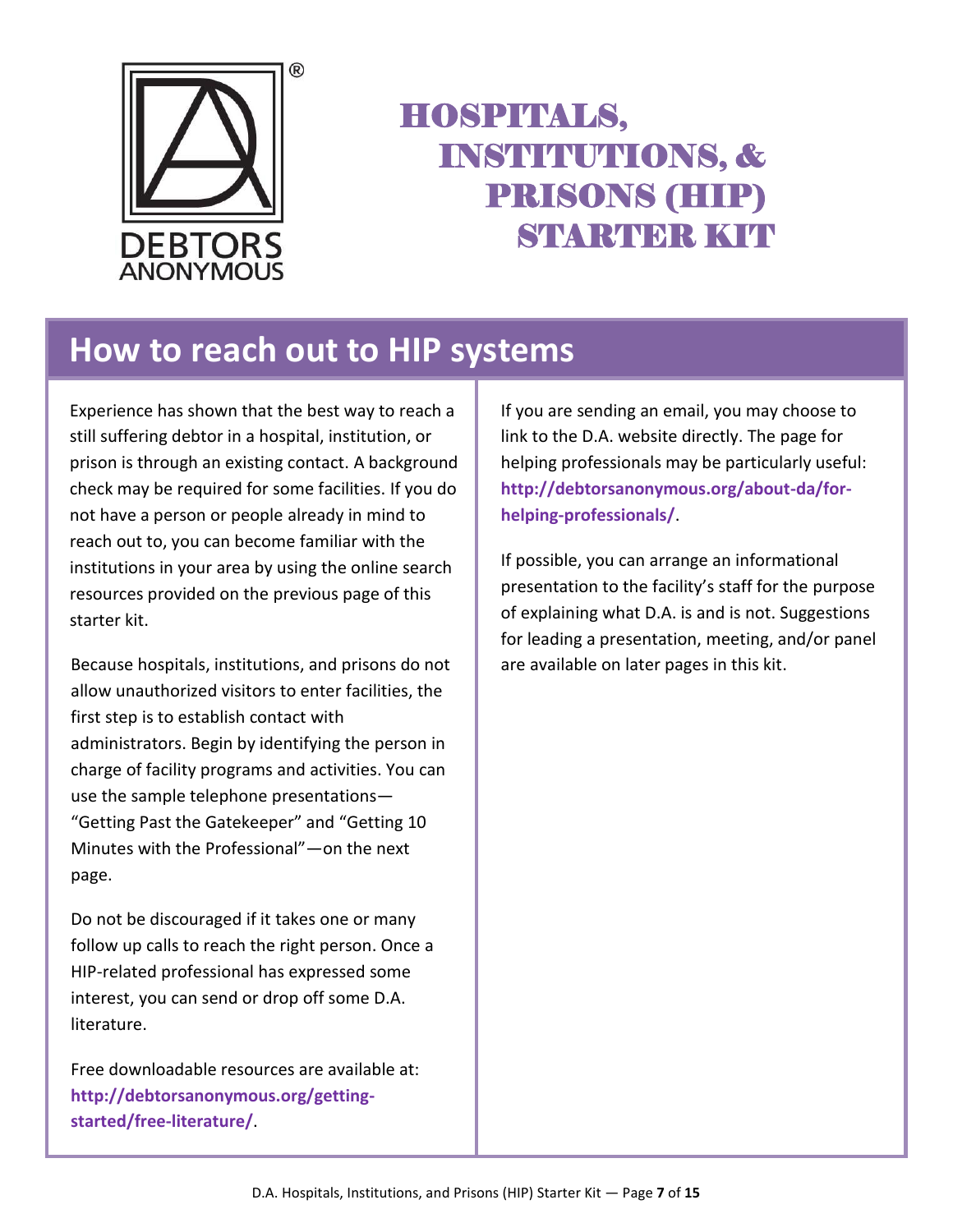

#### **How to reach out to HIP systems—continued**

Below you will find a simple approach to get you started on phone calls to HIP-related professionals. Use these details as guidelines and adapt them to your own style as you gain experience. Be sure to share your successes and failures with the WSC HIP Committee via [hip@debtorsanonymous.org,](mailto:hip@debtorsanonymous.org) so we can keep our documentation and other interested D.A. members updated.

#### **GETTING PAST THE GATEKEEPER:**

Hi, my name is \_\_\_\_\_\_\_\_\_\_\_\_. I volunteer with Debtors Anonymous, calling to provide free information to professionals at Hospitals, Institutions, and / or Prisons (depends on which one) who may encounter patients / clients / prisoners (pick one) with a compulsive debting problem. I would like to provide some free literature. Can you transfer me to the correct person to speak with about this?

#### **GETTING 10 MINUTES WITH THE PROFESSIONAL:**

Hi, my name is example 1 volunteer with Debtors Anonymous, calling to provide free literature and information to professionals at Hospitals, Institutions, and / or Prisons (depends on which one) who may encounter patients / clients / prisoners (pick one) with a compulsive debting problem. If those patients / clients / prisoners want to improve their life by not incurring new unsecured debt, we want you to feel confident in referring them to D.A.

**IF YES —** Do you have any immediate questions about Debtors Anonymous? Or about what I've described so far? (For best results, let the helping professional's questions lead the call.)

**IF NO, AND THEY'RE LOCAL** — Is there a convenient time I can stop by to drop off some literature and have a 10-minute chat to answer any questions you may have?

**IF NO, AND THEY'RE LONG DISTANCE** — Is there a convenient time I can call back to have a 10-minute chat to answer any questions you may have? If yes, when? If not, may I send you some literature by mail or email?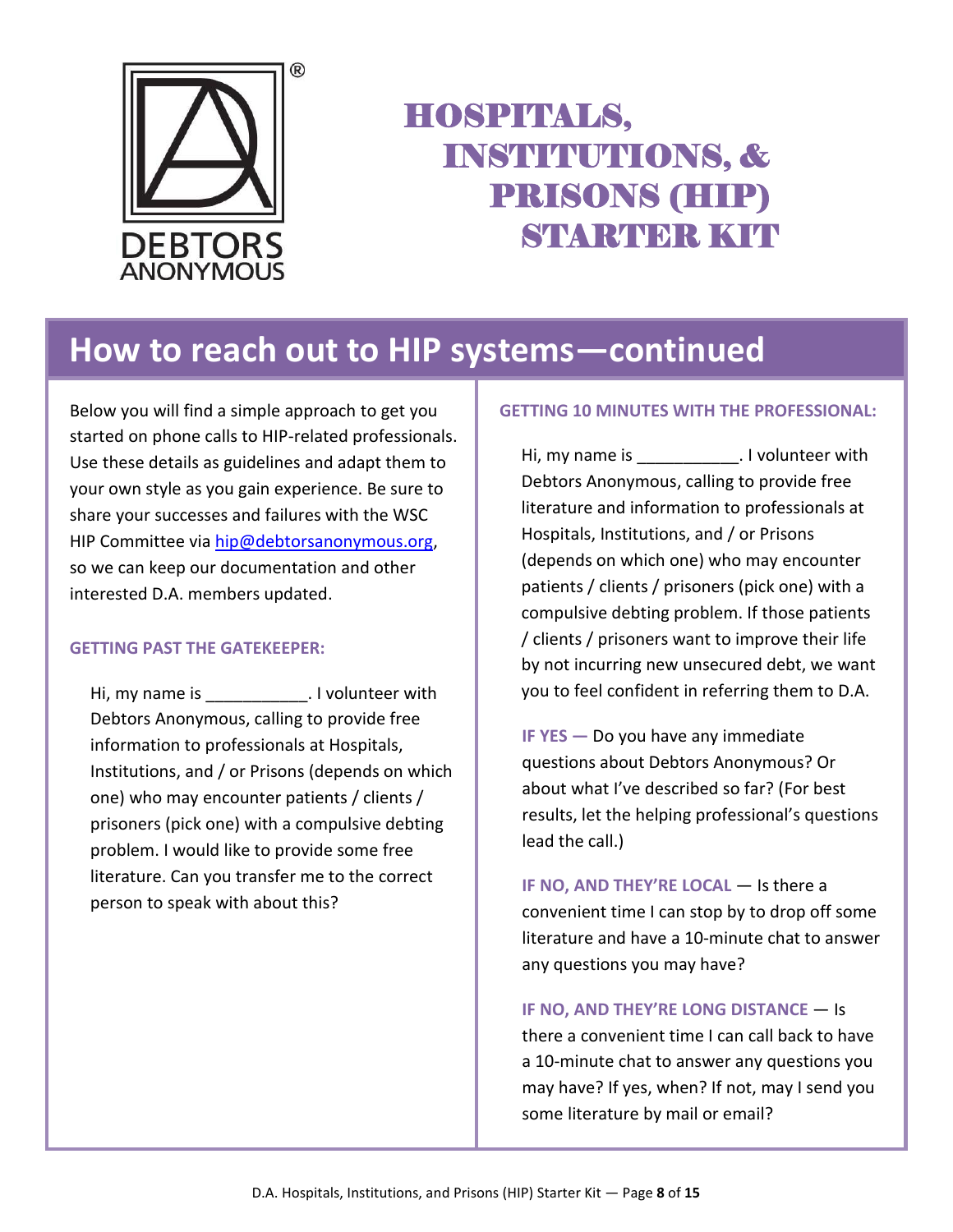

### **How to reach out to HIP systems—continued**

So you've made it past the gatekeeper and gotten some interest from a hospital, institution, or prison. Now's the time to drop off, mail, or email D.A. literature. The D.A. website has many pieces of literature you can download for free here: **http://debtorsanonymous.org/gettingstarted/free-literature/**.

#### **GETTING READY FOR YOUR CALL OR MEETING:**

To prepare yourself, we recommend you read through the PI Starter Kit and / or the PI Handbook, both available here: **http://debtorsanonymous.org/fellowshipservices/public-information/**.

The most current outreach information can be found at the link above. Check back often.

It is suggested that you practice your planned outreach approach with someone else, dress professionally, have your materials with or in front of you (don't try to wing it), pray and meditate, and smile. Most importantly, trust that your Higher Power is guiding you.

#### **MAIN TALKING POINTS FOR YOUR 10-MINUTE CALL OR MEETING:**

Talk briefly about your own story, and what D.A. can do to help. You'll want to be able to answer questions like those found here: **http://debtorsanonymous.org/gettingstarted/faq-frequently-asked-questions/**.

Offer to give a presentation to any division of their staff or to the entire organization. A typical presentation takes 60-90 minutes and includes a panel of 2-4 D.A. members. Guest members introduce the fellowship and talk about what the Twelve Steps of D.A. have done for them. They explain what D.A. meetings are like, share from their own personal recovery stories, and answer questions.

If appropriate, mention the options for future work with the organization such as conducting quarterly workshops or regular D.A. meetings in their facility (suggest monthly to start). If there is interest, ask about clearances and what information would be required of each guest in order to enter.

Thank them for their time and agree to follow up with them in the near future.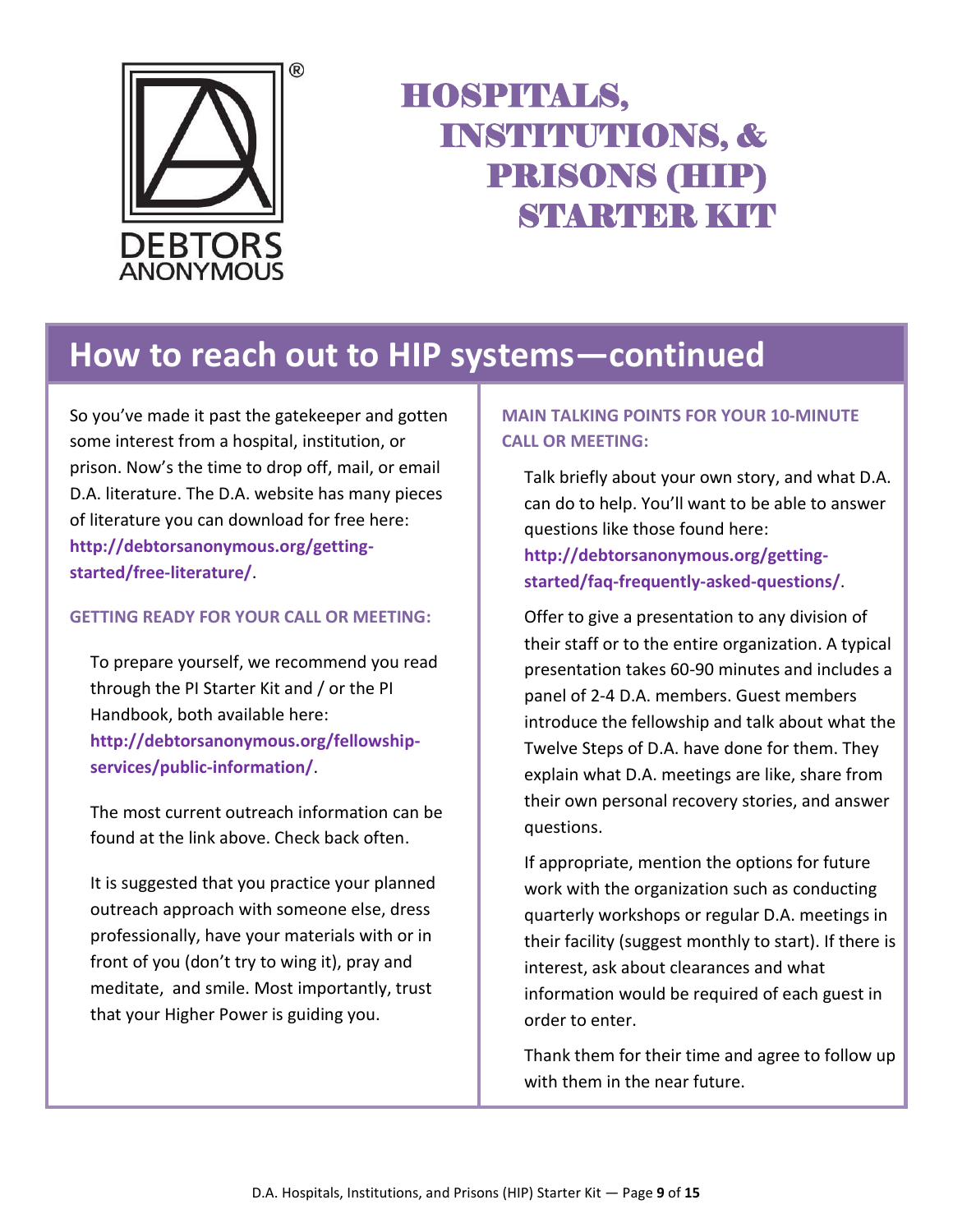

### **How to carry the message in HIP settings**

The following suggestions are based on the experience, strength, and hope of HIP service members who have gone before you. You will grow more confident as you go.

Note that sharing in non-D.A. meetings is not the same as sharing in D.A. meetings. You may need to start with brief explanations of both anonymity and service; explain the confidentiality of what you will share and what may be shared with you, as well as why you want to help—that your only compensation for sharing and serving is your own recovery and freedom from new unsecured debt.

Here are some talking points and other ideas for engagement you may find helpful:

- Bring readings, including the D.A. signposts and 15 diagnostic questions. Invite questions and promote curiosity. In other words, don't "fill in all the blanks." Leave information to be discovered by your audience through interaction with you.
- Keep it brief and simple—each member shares of D.A. experience, strength, and hope from two to four panelists usually work best. We have found this works,

especially in large groups.

- Don't be afraid to show them your scars, your vulnerability, how far down you've gone, and how far back you've come. Be sure to emphasize not your successes (ego) but the successes of the D.A. program, through the Tools and Steps (spirit), in your life.
- Keep your emphasis on broad spiritual principles, avoiding discussion of religion. If you struggled with spiritual concepts in the beginning but don't now, feel free to mention that and how you progressed to spiritual acceptance and surrender.
- While you will share plenty, do not orate, speechify, or pontificate. Keep it engaging, service-oriented.
- Dress as you would for any professional appointment. You're there to carry the message that D.A. works. Don't be afraid to let your audience both see and hear the message.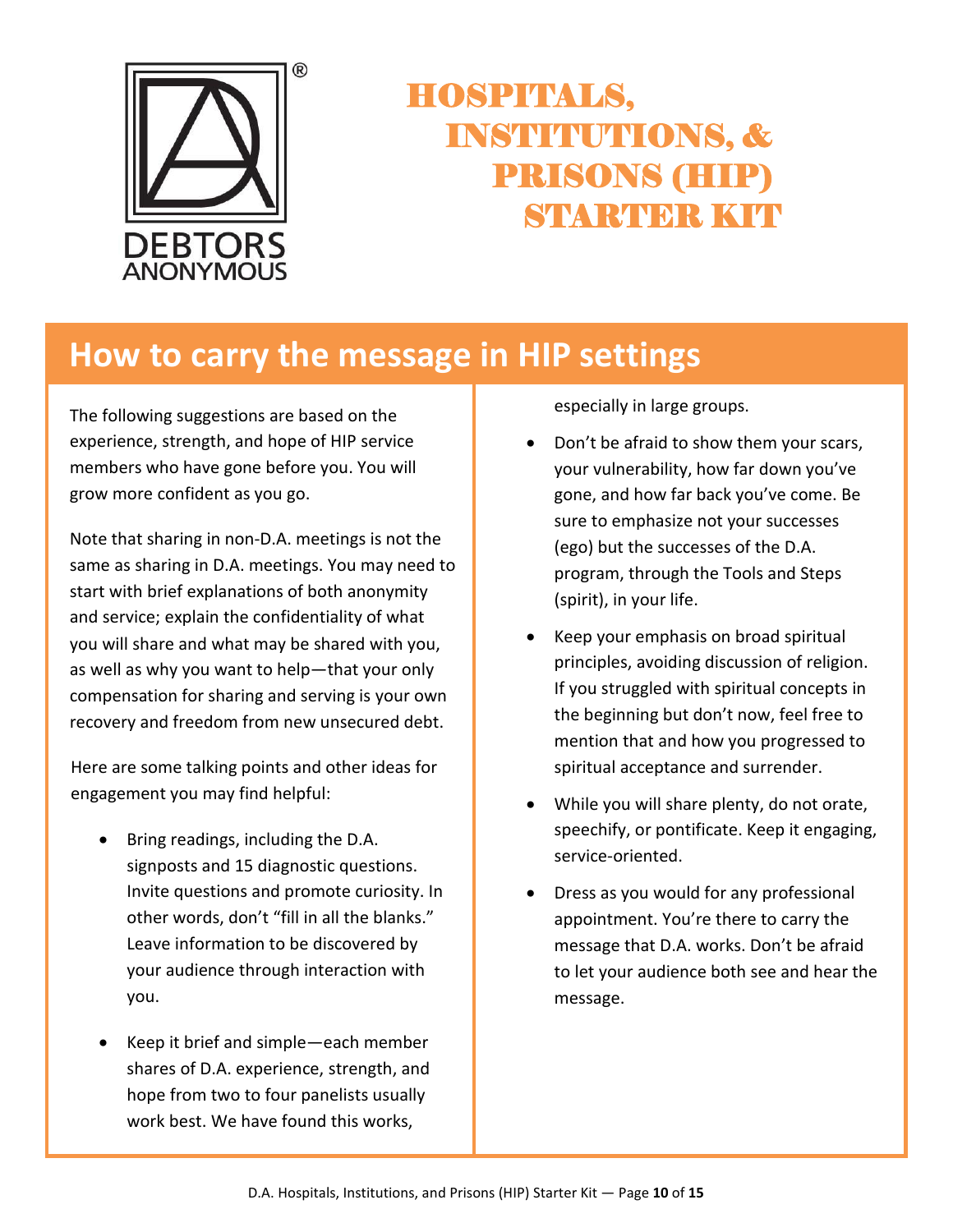

### **How to carry the message in HIP settings—continued**

- Bring D.A. literature to share and be flexible with your timing. Expect the unexpected. Let Higher Power be in charge of your service.
- Follow up with a thank you note, phone call or e-mail.

The following workshop agenda can be used in any organization that fits the HIP Service focus. This workshop is a reasonable alternative to the 4 member panel described in the HIP outreach guidelines on previous pages. You will want to be flexible and to adapt the workshop to your service opportunities. You are encouraged to share your successes and failures with the WSC HIP Committee vi[a hip@debtorsanonymous.org.](mailto:hip@debtorsanonymous.org)

#### **Introduction: 15 minutes**

- Ask an audience member to read: What Is Compulsive Debting?
- D.A. Members introduce themselves.
- Ask an audience member to read: Signs of Compulsive Debting.

#### **D.A. Guests share 10-15 min each: 50 – 60 minutes**

Experience, strength, and hope about D.A. recovery. Please note: minimize mention of outside programs / issues / D.A. subidentifications; no profanity or off-color remarks or topics.

#### **D.A. Tool or Pamphlet Presentation: 25 – 30 minutes**

- Ask an audience member to read: 12 Tools of D.A.
- Organizers give interactive presentation of D.A. tool or pamphlet, that is with paticipation.

#### **Bathroom Break**

Organizers give instructions on moving furniture; tables moved to group configuration for second half of class; everyone takes a much-deserved break.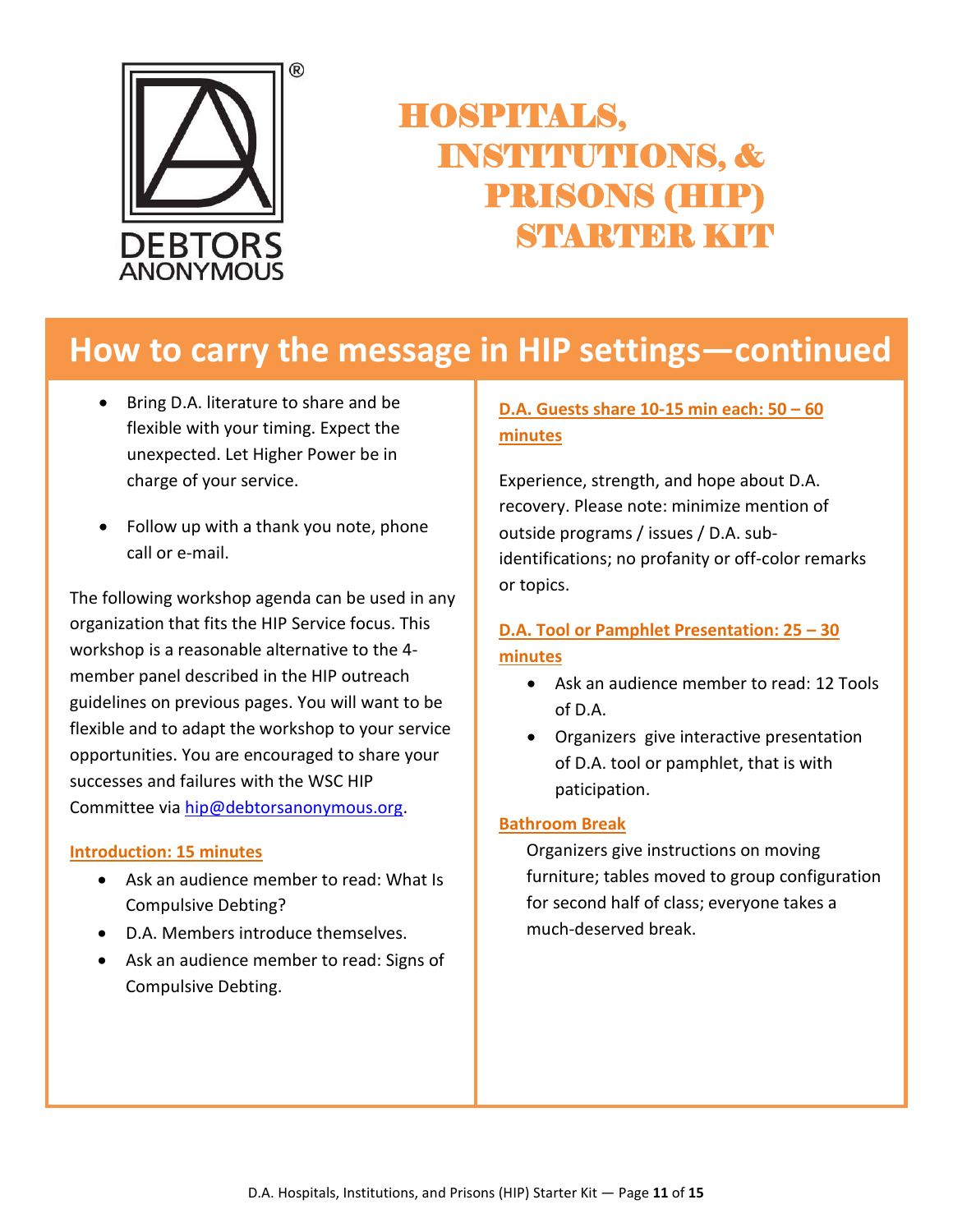

#### **How to carry the message in HIP settings—continued**

#### **Small Group Breakout and Audience Shares: 30 – 40 minutes**

Return from break to small groups; D.A. members lead sharing and Q&A at small group tables; D.A. organizers can lead tables if there aren't enough D.A. guests; D.A member leaders will be assigned topics and provided with necessary materials.

#### **Closing: 20 minutes**

- Member leaders wrap-up discussion; tables and chairs are replaced in the original configuration.
- Ask an audience member to read: Promises of Debtors Anonymous.
- Thanks to all organizers, members and most of all the audience.
- Announce that members will be at the door for questions regarding D.A. Meetings for audience members or friends.
- Distribute literature on topic and newcomer packets.

#### **D.A. Hosts and Guests Debrief Outside**

How did it go? What went well? What needs improvement?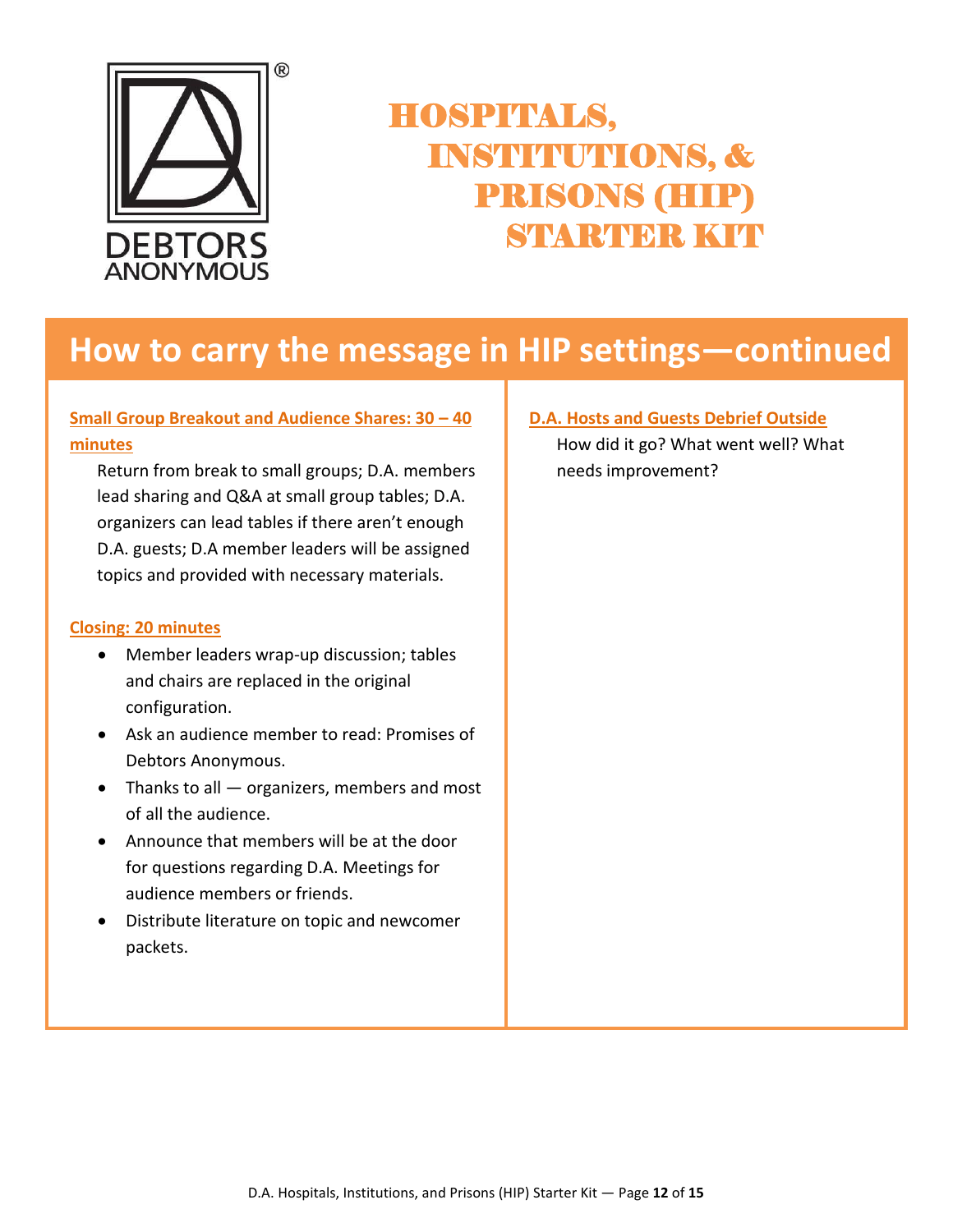

### **What else can I do?—How to "Adopt a Loner" in DA.**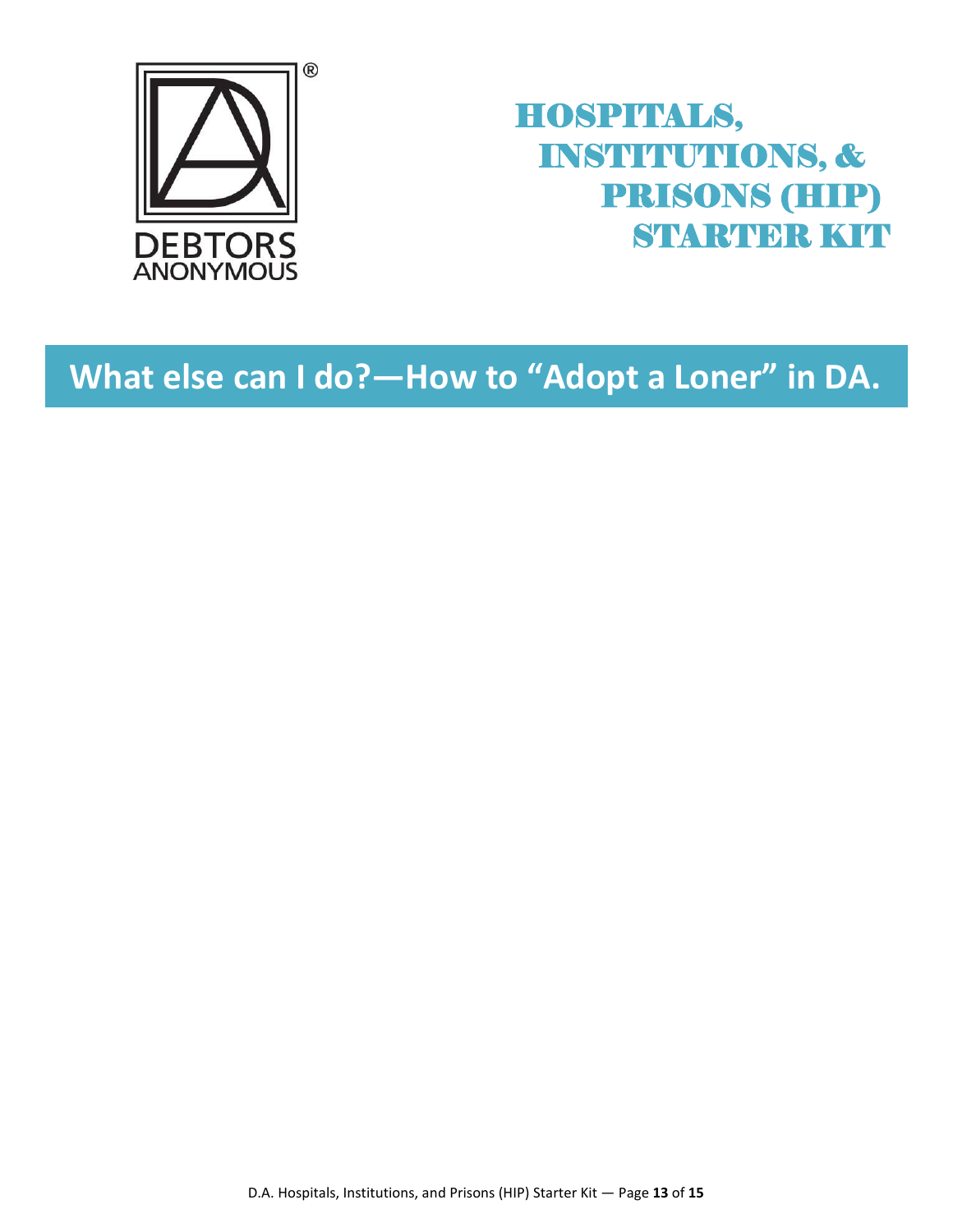If you are excited by HIP service in D.A. but want to start slow, consider the "Adopt A Loner" program offered by the General Service Office (GSO). Talk to your sponsor about Adopting a Loner. Send in the following form, including a note that you have special interest in helping a newcomer in a hospital, institution

### **ADOPT A LONER**

#### *"I need help, but there aren't any D.A. groups within a hundred miles of me… HELP!!"*

Every week, newcomers call the D.A. General Service Office looking for help. Usually, we can refer them to meetings in their area. But for the one debtor a phone call, email, or written correspondence may be their only contact with D.A.

#### *I want to help!*

I am willing to be a long distance contact for a "lone" debtor. When someone calls the DA General Service Office looking for help, I am willing to:

- **Return a phone call to a newcomer**
- **Receive a phone call from a newcomer**
- Exchange email with a newcomer
- **E** Write to a newcomer by regular mail
- **Coordinate other volunteers in my area** 
	- Name:  $\blacksquare$
	- Phone: \_\_\_\_\_\_\_\_\_\_\_\_\_\_\_\_\_\_\_\_\_\_\_\_\_\_\_\_\_\_\_\_\_\_\_\_\_\_\_\_\_\_\_\_\_\_

Address: \_\_\_\_\_\_\_\_\_\_\_\_\_\_\_\_\_\_\_\_\_\_\_\_\_\_\_\_\_\_\_\_\_\_\_\_\_\_\_\_\_\_\_\_

City, State, Zip: \_\_\_\_\_\_\_\_\_\_\_\_\_\_\_\_\_\_\_\_\_\_\_\_\_\_\_\_\_\_\_\_\_\_\_\_\_\_\_

Email: \_\_\_\_\_\_\_\_\_\_\_\_\_\_\_\_\_\_\_\_\_\_\_\_\_\_\_\_\_\_\_\_\_\_\_\_\_\_\_\_\_\_\_\_\_\_

#### *To ADOPT A LONER, it is recommended that the individual have 3 months of abstinence from debting and that all work be done in the spirit of the 12 steps and 12 traditions.*

Please return this form via regular mail (just fold, tape and stamp, using the next page) to:

DA/GSO PO Box 920888 Needham, MA 02492 – 0009

You may also email the information to: [da-gso@mindspring.com](mailto:da-gso@mindspring.com) Or call (781) 453-2743

> *Each group has but one primary purpose – to carry its message to the debtor who still suffers D.A.'s Fifth Tradition*